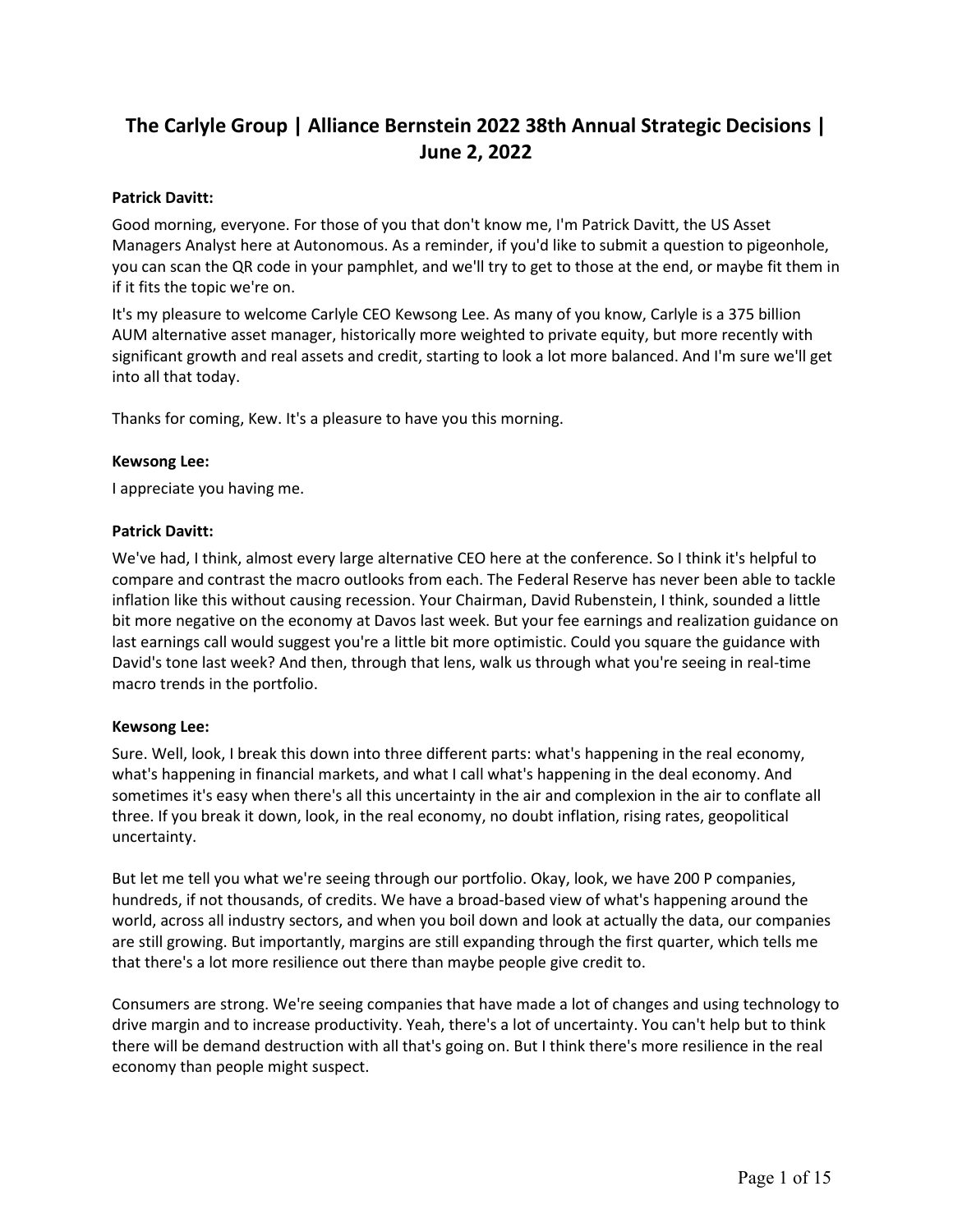Then, turning to financial markets, look, clearly volatility, a lot of agita. I think it's healthy. Corrections are healthy. Over the past decade, liquidity drove valuations. Everybody was chasing growth, chasing yield, because you had no other move. But I think what's happening now is something that's very good, which is you have to focus on real sustainable growth. You have to focus on cash flow and profitability. It's about fundamentals, and there's a new thing called risk that has to be properly priced. And as all that recalibrates, I think that's very healthy for the system, and it's great for our business.

Finally, turn to the deal economy. There are lots of changes and disruptions and dislocations going on, but remember, we're not a macro hedge fund. We are long-term investors. We have a long view. And when you look at it through that lens, I can't help but to think a lot of these changes are actually great opportunities, especially with the recalibration of valuations that are starting to happen.

You have an energy transition going on. That is going to fuel enormous investment opportunity into infrastructure, into renewables, but also into traditional businesses that need to decarbonize. You've got geopolitical conditions creating more regional resilience and decoupling. That's going to have enormous implications to capital needs, not only in working capital, but also to make your supply chains more resilient. That's going to require capital. It's going to require investment.

And then finally, we're in a period, for probably a longer period of time than people think, with volatility. Volatility drives opportunities in private credit markets, and it drives opportunities in the secondaries business of the alternative markets. All of that's great for the platforms that we've built.

So I take a step back. Yes, eyes wide open, managing through uncertainty, but there's probably more resilience than people think. I think enormous opportunities are being created. And if you have a diversified platform across all asset classes around the world, we have the platform to navigate through this type of environment.

# **Patrick Davitt:**

Helpful. We've seen some big negative margin surprises already the last few weeks. It sounds like you aren't currently seeing that in your own portfolio.

# **Kewsong Lee:**

We're continuing to see some strength and productivity. Now, it's going to be a grind. We recently had a CEO conference, and we have prepared ourselves, prepared our companies for the fact that the next two years are going to be a grind. We're aware of these conditions. But I want to make sure folks understand we've, for the past two, three years now, we've been preparing for the fact that there could be economic softness, and there could be contraction of multiples, which is why through our IC committees, we've been repositioning into the types of businesses that we think will be able to get through these types of conditions. And we've been preparing for the fact that valuations could come down. Most of our scenario planning, when we run cases through our Ics, have multiple contraction, and that's the way we've been doing deals for several years now. So I think our portfolios are pretty well constructed, pretty resilient to what we're about to go through.

# **Patrick Davitt:**

Thank you. You hit on this a bit in your opening statement, but another topic that's more top of mind, given the war in Ukraine and all the supply chain chaos, is de-globalization. How do you see this issue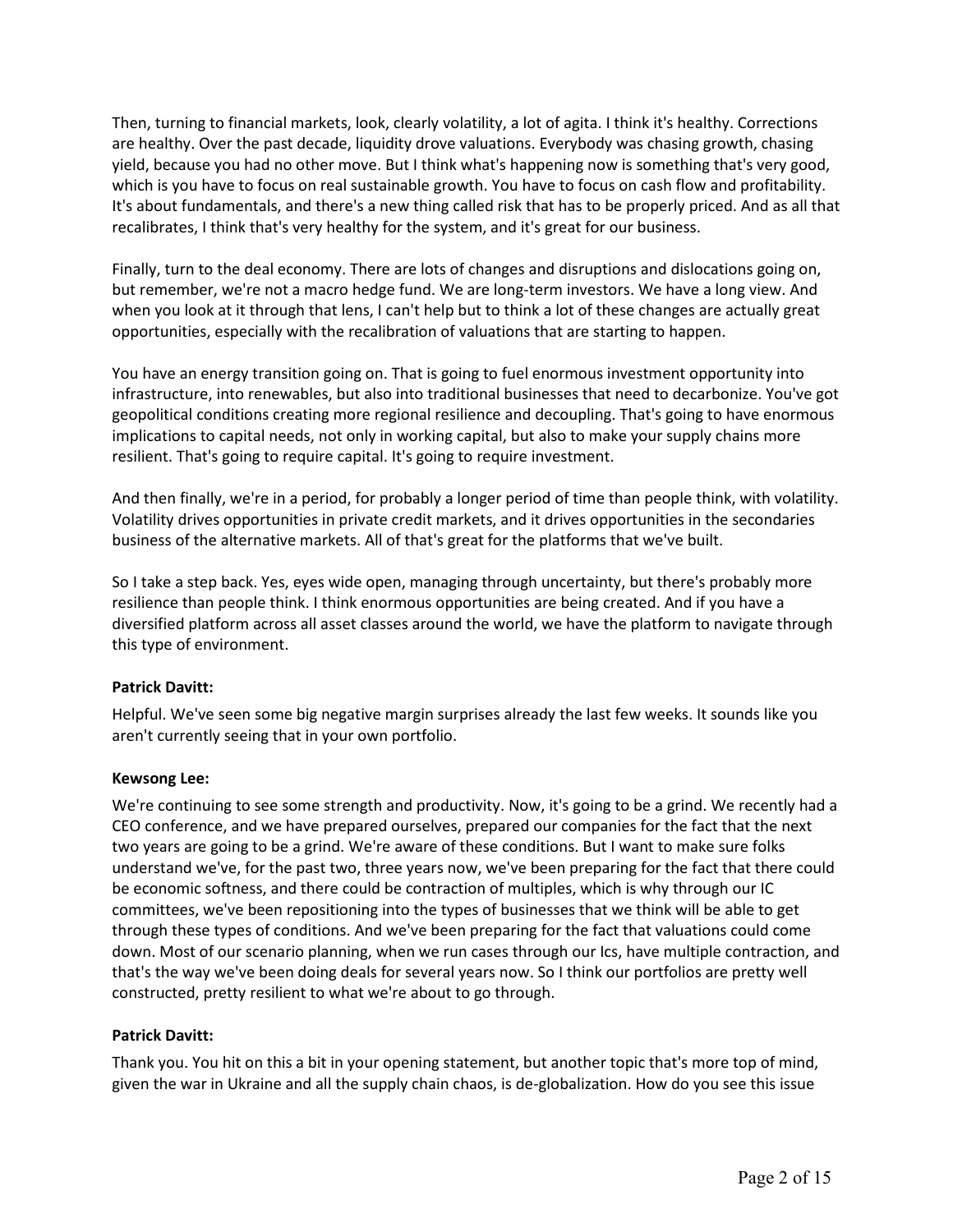playing out, and is it a problem or opportunity you think for your portfolio and maybe even from the investment side?

### **Kewsong Lee:**

Well, look, it's hard not to say that all of the divisiveness and the conflict is not an issue, because I think engagement, I think working together is the better solution. Having said that, you're going to see more regional strength needing to be created in ecosystems because the just-in-time mentality has got to move to a just-in-case mentality, given geopolitics of the world. That's going to create more needs for working capital to support inventory, to create redundancy in your supply chain, to improve local ability, to have your logistics more under your control. You're going to need to bring in more manufacturing inhouse or in areas that are closer to you, that you can control or have more direct influence over. All of that requires capital. It's going to require money and investment to repurpose and make more redundant and more resilient your entire supply chain. We've only just started to begin that whole transition. And you're going to see, I think, a real capital consumptiveness that's going to occur in order to create that resilience region by region.

### **Patrick Davitt:**

Makes sense. Let's get more into your business. There's a view still in the marketplace that private equity alternatives more broadly are among the most negatively exposed verticals to higher rates, inflation, recession, pick your poison. From my perspective, it makes sense. You get higher rates, you have lower multiples, lower growth, et cetera. What do you think we're missing? What is the market missing? Why do you think the industry and then Carlyle more specifically might surprise us positively through this-?

#### **Kewsong Lee:**

Yeah. Look, I think what folks are missing, we have several different elements of how our business model works. The most valued element of our earning stream is our fee-related earnings. 95% of our capital is locked into closed-end funds, where we have massive visibility into what those fees are. These are funds that do not have an ability to trigger liquidity based on marks. They're locked in for 10, 12 years. We have real visibility on what our fee revenues are, respective of valuation levels, irrespective of the volatility that you're seeing in the markets. So that's number one.

Number two, we have \$4.4 billion of accrued carry. That's not just in one fund or one company or one deal or one strategy. We have 30 broad strategies, roughly speaking, at Carlyle, across all different industries around the world. And that \$4.4 billion of accrued carry is very diversified. Just this last quarter, despite significant volatility in the public markets, our appreciation was up 5%, whereas public indices were down 5%. We have only about 10% of our portfolio is in public names.

So when you take a step back and think about that \$4.4 billion of accrued carry, for us, it's not a matter of if, but when that gets released into earnings. And keep in mind, our broad portfolio construction that we manage very carefully enables us to have... Eyes are wide open, but we're fairly confident in our portfolio construction. Like I told you, our companies are still, on an operating metric basis, still doing pretty well through the first quarter.

When you take those two things and put that together, that gives me and our team a lot of confidence, which is we just reaffirmed that this year we'll generate \$850 million of FRE. That's up 40% from last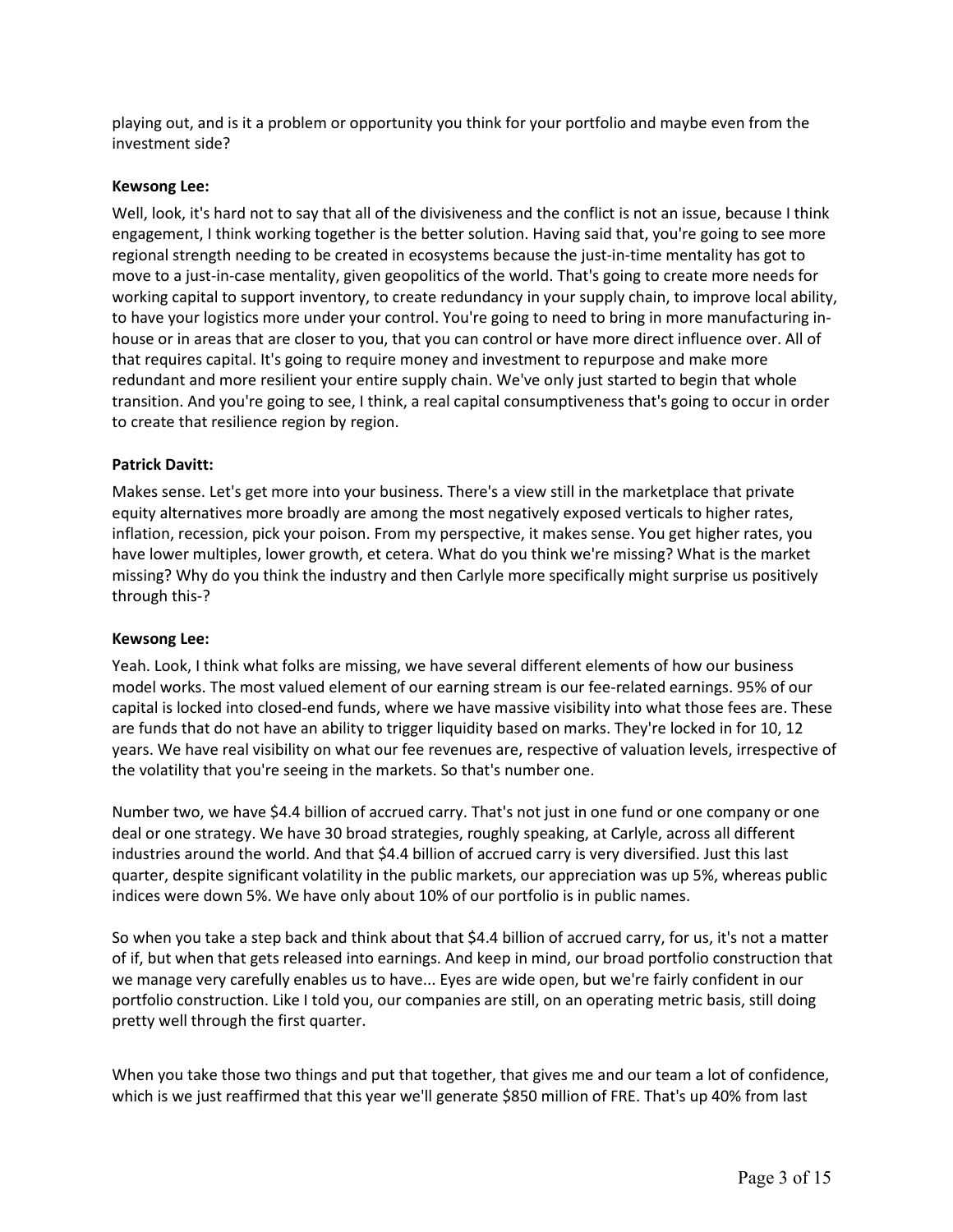year. Our FRE has grown four times in the past five years, fourfold.

We've got tremendous momentum. It's a diversified platform. It is not one company, one deal, one fund. It is broadly diversified across a lot of different strategies. And you have to remember the nature of our capital formation. The 95% in closed-end funds is very important, because that gives us the visibility. And that's maybe what people don't quite appreciate about our industry is the nature of those fees being as locked in as they are over many, many years.

# **Patrick Davitt:**

Yeah. You mentioned that the net accrued carry balance. I guess, what environment does it take for you to have a more negative view on the pace of the realizations coming out of that balance? Is it stagflation? Is it an outright recession, because I think you and your comparable companies are all saying the same thing on this front right now.

### **Kewsong Lee:**

Yeah. Look, prolonged stagflation is not a good thing for anybody. I'm personally not in the camp. But prolonged recessions are not great from a real economy perspective, and the spillover affects obviously into the financial markets.

But when you're as diversified as you are, and you've got as many different levers, we have an ability to navigate our way through this. And keep in mind, we've been at this for over 30 years, and our limited partners have a lot of trust and confidence in Carlyle and the way we are able to manage our companies and manage our assets and manage our portfolios. And it's why we're so focused on portfolio construction and making sure we're diversified and making sure the portfolios are built to manage through negative scenarios like you've just pointed out. And by the way, we stress test and we do this type of risk management all the time.

Our eyes are wide open right now. We are using every access to every single piece of insight we have across our broad platform to continue to manage our way through. And I'm pretty confident in the way our portfolios are constructed.

#### **Patrick Davitt:**

Got it. You have a lot of dry powder. Your competitors have a lot of dry powder, and given headlines, it seems like activity's holding up better than we probably would've expected earlier this year. How are you navigating the crowded market? What are the big themes that are guiding your investment process?

#### **Kewsong Lee:**

Yeah. A lot of conversation is always about the dry powder. How are you going to put all this money to work? I've been at this for three decades now. And I got to tell you, I've never been in a period of time in my career where people aren't saying, "Wow, isn't there too too much dry powder chasing too few deals. But for some reason or another, our asset class, we're delivering consistently outsized rates of return relative to public market indices, and our industry continues to grow. And why is that? Nobody really focuses on as much attention on the opportunity set in private markets. It's expanding. Entrepreneurs want to stay private for longer. Corporates want to be partnering with us with longer term investment projects. You have the beauty of our model, which is we're long term oriented, we're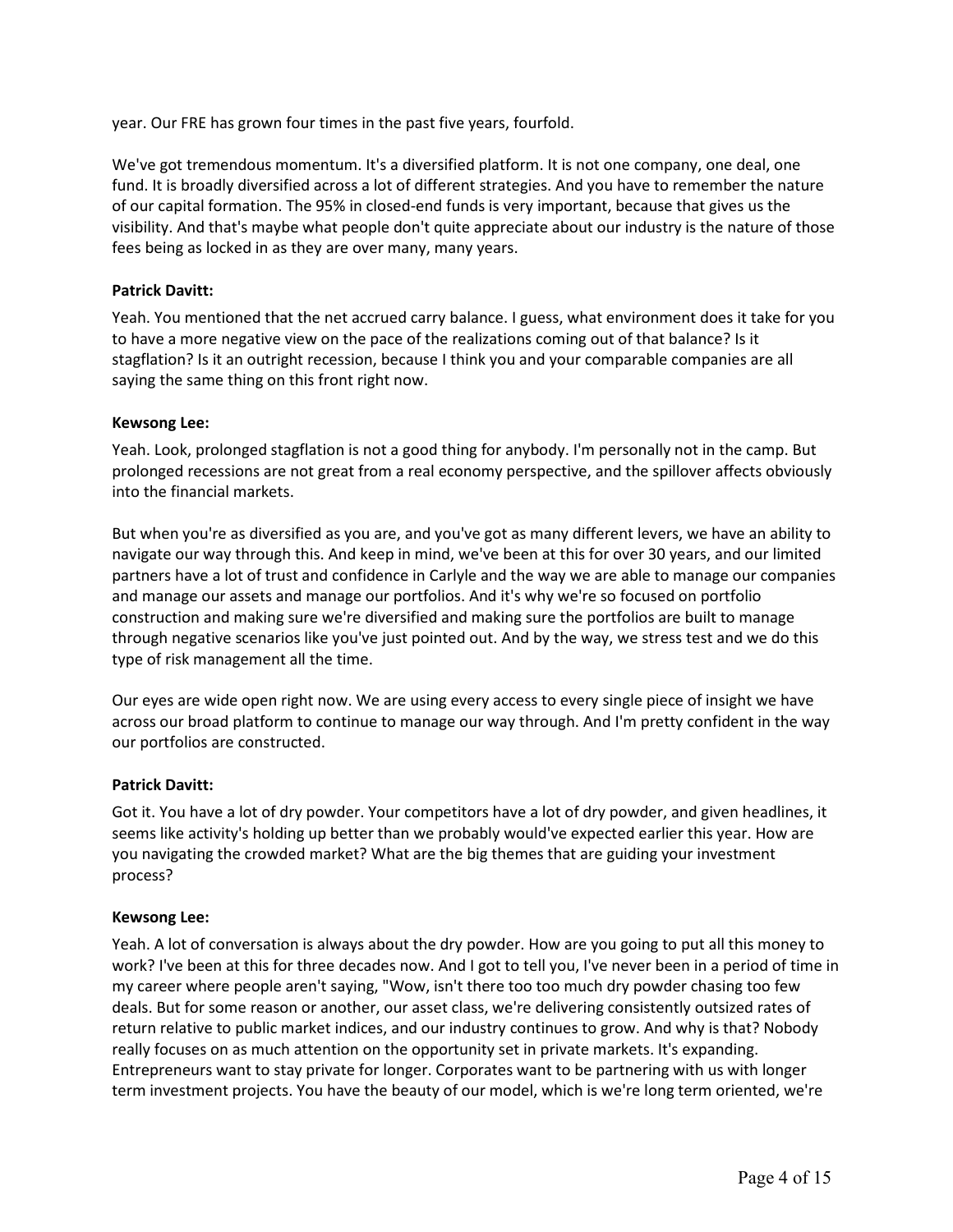very aligned with capital and management, and we can influence our outcomes because we have control. Right? So, that model is relatively superior. And it's why the opportunity set just keeps expanding.

So, it's new regions that are opening up to private equity like in Japan. It's new asset classes, the growth in private credit, the growth in solutions. Now you're going to see, I think, tremendous growth in infrastructure. Okay? And strategies all the time. And what we're seeing is, there's a demand for our capital, which is matching up with the supply side of our capital, which is why we're able to keep deploying, keep growing, but importantly, keep driving the types of returns that we do, which is why there continues to be more demand for our asset class. Right? So yeah, there's a lot of dry powder, but I'd be remiss if I didn't just want to make sure everybody appreciates the opportunity set is expanding every day as well.

# **Patrick Davitt:**

So, it's fair to say that the deals that you're doing today you're not underwriting to an IR that's lower than what you would've expected at any time over kind of the last 30 years?

# **Kewsong Lee:**

It's funny. Despite what's happened, rates of return have actually gone up a bit, at least for us. And we're still underwriting to the same standards. Look, at the end of the day, you get great companies and great industries, great business plans and great management teams, and you partner with them, and you're going to create outsized rates of return.

# **Patrick Davitt:**

Got it. While we're on private equity, I wanted to chat quickly about your energy business, which I think is probably one of the biggest of the large public alternatives. Many of your comps have indicated a pretty significant pullback from that business, at least traditional energy investment. So firstly, do you think this view is correct, that people should be pulling back from that investment? And secondly, how do you square this exposure with a client base that's increasingly concerned about ESG?

# **Kewsong Lee:**

So, I'm not going to talk about what my competitors are doing, but let me talk about what we're doing. We have a very strong point of view that we need to invest, not divest, our way through the energy transition.

Okay? It means investing through the full spectrum of opportunities and energy, not only the renewables and alternatives aspect, but also traditional companies, always, though, with an ESG lens, which is how do we help these companies reduce their footprint, reduce their emissions, decarbonize.

So, when you actually look at it through that lens, I think there's enormous potential in this whole thing called energy transition, because it's going to take decades. You're not going to flip a switch and all of a sudden go to clean energy. And I think the conflict in Europe is making that incredibly clear to us.

So, at Carlyle, we have an incredibly strong energy franchise. We have incredibly strong renewables infrastructure alternatives franchise. We recently put them all together under one platform so that in an integrated, coordinated way, the firm can go after this entire opportunity set called energy transition. And the way we square this, we are the leaders in our industry with respect to climate sustainability. We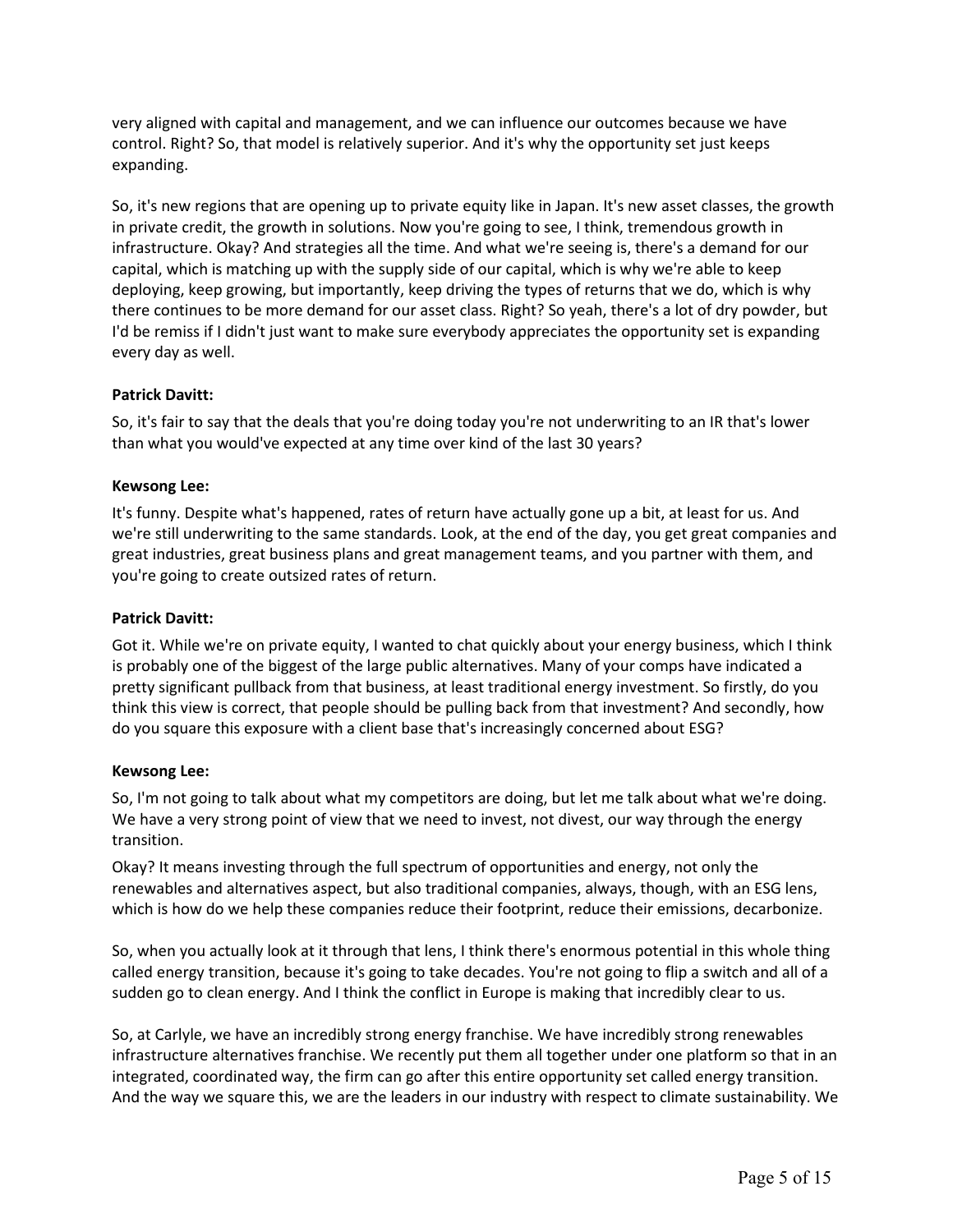recently are leading a project with CalPERS, which is the largest data convergence project with respect to climate, which a bunch of LPs and GPs have now joined. We have been pushing for financing facilities that are linked to ESG targets. We as a firm recently announced a net zero commitment. First in their industry to do that. But moreover, we actually implemented short term targets over four, five years to bring 75% of our portfolio companies into scopes 1, scopes 2 emission compliance.

So, we are way out ahead on some of this stuff. And our view is you have to invest your way through and actually use that ESG mindset and capability set that we have in an integrated platform to not only drive great returns, but to drive down emissions while you're doing it.

# **Patrick Davitt:**

Makes sense. And I assume that creates alpha, which is a big debate, right?

# **Kewsong Lee:**

None of this works unless you drive great returns. Right? And the case in point, we have a renewable strategy. I want to be careful because it's raising money in the market right now. It's doing great. And it's already on its second generation fund. You don't grow your funds and do well unless you're driving rates of return.

### **Patrick Davitt:**

Makes sense. Let's move to private credit. Been a key growth area for you. Obviously, everyone's growing like a weed there, as some people have said. But I think there's still a view in the marketplace that this asset class is where some sort of systemic risk is hiding for some reason. It's a hard view to push back on until it's really tested through a real credit cycle. How would you push back on that view? What about these portfolios do you think the market is [inaudible]?

# **Kewsong Lee:**

Look, there is no systemic risk in private credit funds of the type that Carlyle manages. And it's very simple. We don't take depositor insured money, number one. Number two, we're not a bank. We don't operate with the leverage that banks operate at. And number three, we don't have liquidity triggers in our funds. Like I said, they're closed end funds, predominantly, or they're permanent capital vehicles.

And so, sophisticated institutions who invest with us in our private credit strategies, could they incur losses if we don't manage these portfolios correctly? Yes. But that's where it stops. That's where it stops. There is no systemic impact other than some sophisticated institutions incurred losses.

Okay? So, we don't have depositor money. We don't operate at the types of leverage that the regulated banks do. And finally, the liquidity profile of our strategy is very different than what I think some folks are thinking about. So, I think it's a huge misnomer to think that there's systemic risk. That's not to say that we won't drive investment strategies where there's a possibility of loss. Of course there is if you're an investment business. But that's why you have to manage your portfolios well.

That's why, as we sit here today, we're the largest CLO manager. We're a big point of direct lending. We're managing those portfolios very carefully on behalf of our clients. But to compare us to a regulated banking deposit taking entity I think is false.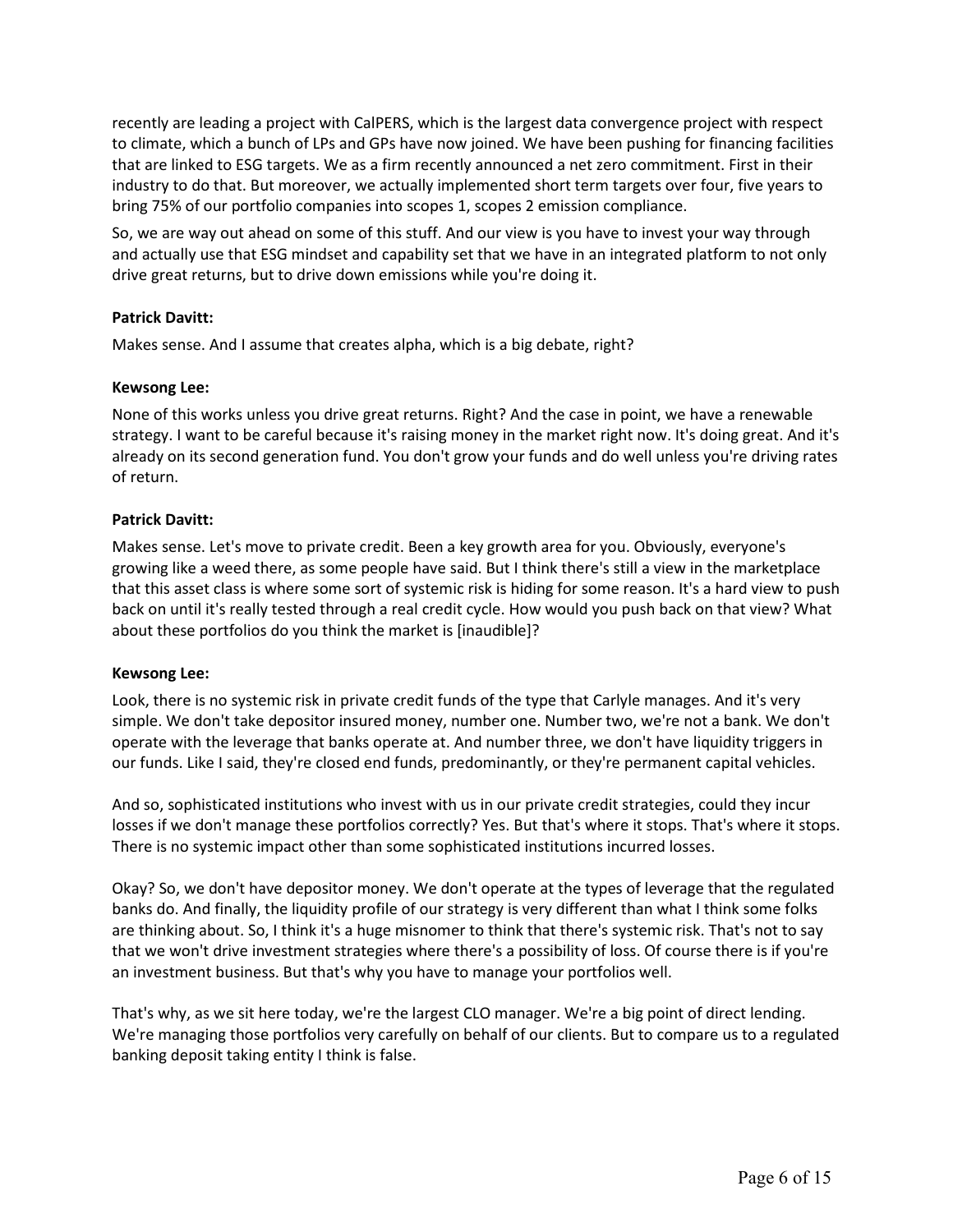### **Patrick Davitt:**

On that point, my sense from investor conversations is there's a perception at least that your credit business is more exposed to CLOs than others, and then that's a problem. You obviously don't think that's a problem. But could you remind us why these structures are safer than the market generally perceives them to be, and has the view of the potential growth of this business, of the CLO business specifically, been impacted by the recent loan dislocation?

### **Kewsong Lee:**

Right. So, let's just take a step back. We are the largest CLO manager in our industry. We recently completed an acquisition of a portfolio, highly accretive, which cemented that position. As we sit here today, across that portfolio, our default rates are running at about half of that of the industry average. And people have to understand, we are constantly repositioning that portfolio, constantly moving in and moving out of positions, out of names.

And so, right now our stance is more defensive than not, I think appropriately so. And as we look at this portfolio day to day, we don't see anything which is giving us huge concern. That's not to say we're not eyes wide open. Of course we are. But as we sit here today, we're not seeing any huge problems. Okay?

In terms of these structures, they're time tested. I mean, Carlyle has never ever not collected fees on any of the structures that we've managed in the CLO business. Right? And remember, you can reposition your asset base in all of these structures, which is, as I started off my answer, which we're constantly doing. So, I think with the scale and the nature of the platform we have, and our ability to constantly manage these portfolios, and the experience that we have, I'm pretty confident about the better positioning.

# **Patrick Davitt:**

So, if the risk, or I guess if the excess risk or excess leverage is not in CLOs, if it's not in private credit more broadly, is there anywhere that you do see it? Where do you think that kind of excess leverage is hiding to the extent that we do go through a credit cycle?

# **Kewsong Lee:**

Yeah, it's interesting. If you break down each of the businesses and look in the private equity business, the banks have been pretty disciplined. It's not like we're receiving terms greater than six, seven times. Right? I mean, if you think about the last big financial crisis we had, if you look through to HoldCo, lots of leverage was being put on these entities. But you're not really seeing that right now.

So, I think on the private equity side, it's not an excess leverage issue. I think there it's just going to be clearly just a matter of how good are your companies, are they going to navigate through the environment, and what are the multiples going to be on the back end, and can you create value in between doing the deal and exiting the deal to earn rates of return? So, I don't think there's excess risk or leverage in the private equity side of the business.

We just talked about the private credit business. And in the solutions business, I mean, I think right now there's more opportunity than anything else because the dislocations we're seeing in the alts... I'm sorry, broadly speaking in the markets are creating needs for CIOs to optimize their alts portfolio. And what do they do? They call folks like AlpInvest, they call Carlyle to ask to help with secondary trades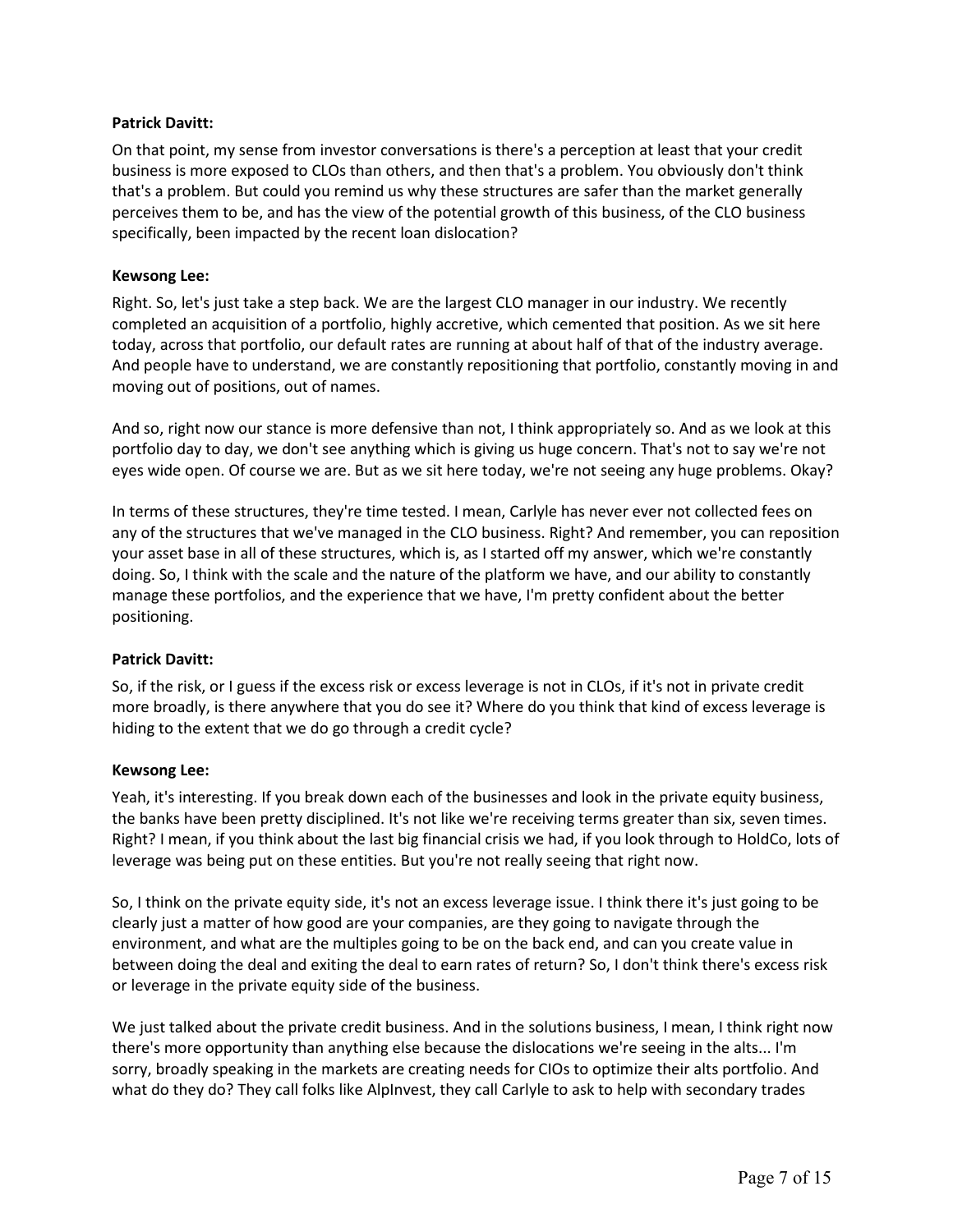and/or to put more deployment on through co-invest or through secondary strategy. So, we're actually seeing that volatility create more opportunity as opposed to risk.

# **Patrick Davitt:**

That makes sense. Another one I get while we're on private credit, and we can move on to some other topics, but through the lens of higher rates, how do you think about the salability of private credit? Right? I mean, the pitch for private credit over the last decade has been, [inaudible] zero, so you don't want to be in traditional fixed income. But we could be sitting here a year from now with traditional fixed income having significantly higher yields. How do you think private credit as an asset class sells to your client base with traditional credit suddenly being a little more competitive?

### **Kewsong Lee:**

Sure. The way you asked your question, it tempts me to say ironically, but ironically there's more demand for private credit now than ever before. Because volatility is creating the ability for us to participate in special sits and opportunistic financing, so business is going up on that front. As rates are rising, you have to remember, most of the strategies in private credit are variable rate. And so, we're somewhat insulated from that from a pricing perspective.

And then finally, the big demand for private credit isn't coming from a cannibalization from other private asset classes. It's coming from traditional liquid fixed income. That where the allocation is coming from. And to that end, most CIOs and most CEOs of our large institutional client base are actually looking for ways to deploy more into

Into private credit and taking the allocation away from traditional fixed income. So, I actually see a net add, in terms of demand, coming from other types of allocation, on the public side and the liquid side of things, coming into the private credit asset class.

# **Patrick Davitt:**

All right. So, let's move to the Carlyle growth story, what you're doing right now. A unique part of the story, I think, more recently, has been this idea of transforming performance fees into FRE, which I've hung my hat on. And, I think a lot of people are starting to get, and the idea is basically to reinvest the cash flow you're getting from things like realizations into investments that build more recurring FRE. Correct?

#### **Kewsong Lee:**

Yes.

# **Patrick Davitt:**

Yep. So, we've seen some good proof of concept, the recent Fortitude Re transaction, I think, is a good example of this. Could you expand on this reinvestment plan and what you see as the key focus areas for this idea of [crosstalk] realization?

#### **Kewsong Lee:**

Yeah, and Patrick, I think it's a central element to our strategic priorities and how we're driving the company moving forward, which is, as we diversify, the way we are doing that, is we are taking cash that's being generated from our carry and our performance fees, and that's at a low multiple, obviously,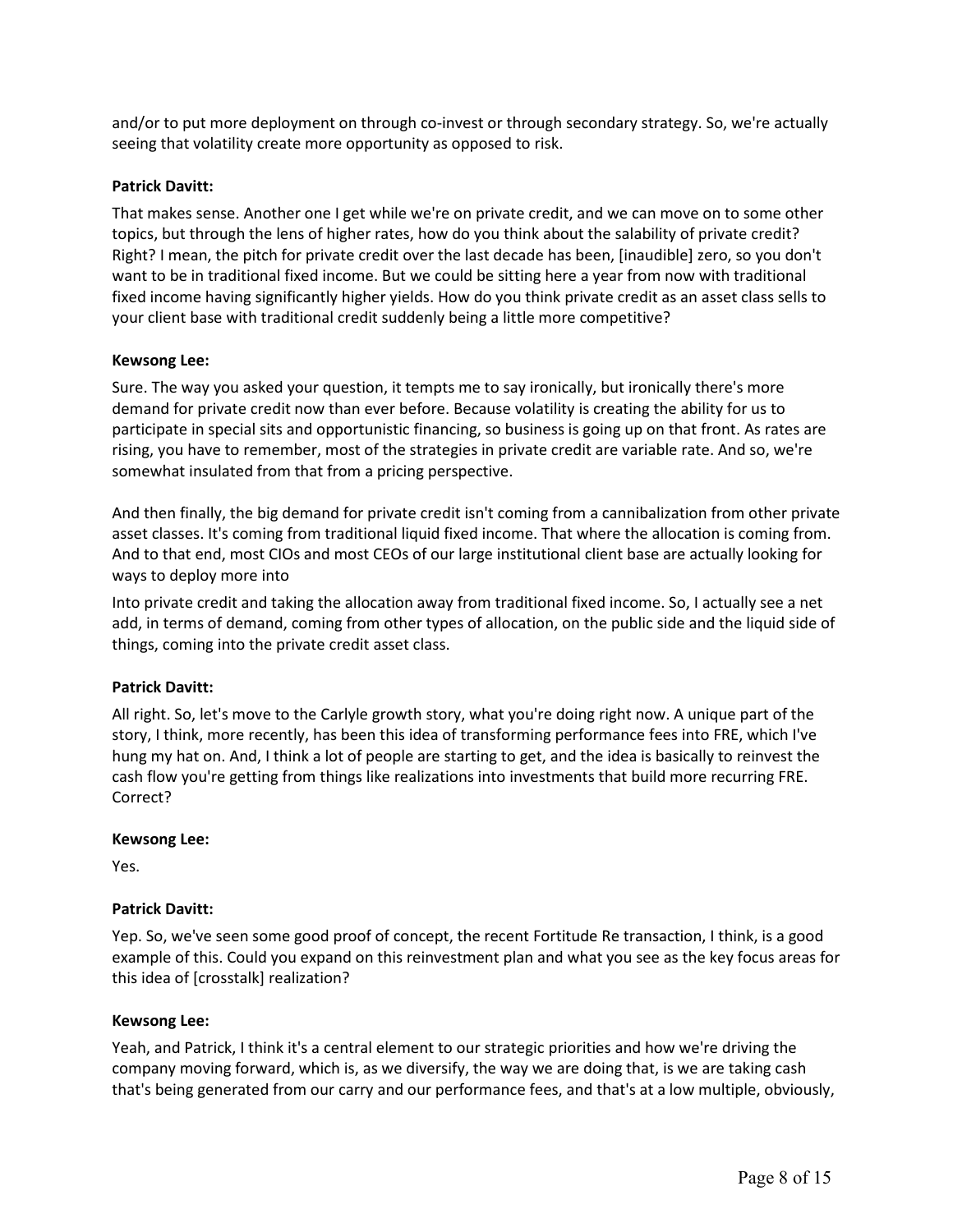in terms of valuation.

And, we're going to reinvest that to grow, and to acquire, and to build new businesses. But, the characteristics of those new businesses are ones which are FRE generative, scalable, and hopefully more permanent in nature, perpetual nature, in terms of capital base. Right? So, that's our strategy. So, if you now take a step back and think about what we've actually been doing, okay? Take a look at Fortitude. That's our platform for how we're playing insurance legacy liabilities, but it's a new source of capital formation for us, tremendous growth that we've been able to achieve.

And, it's increased our perpetual AUM, from single digits to close to 20% now, of our AUM bases from perpetual capital, in large part, because of that transaction. If you look at the type of acquisitions we've been doing, whether it's CBAM recently, CLO business. Whether it's Carlyle Aviation, about two, three years ago, very FRE generative. Okay? And then, if you just take a look at all we're doing to grow credit, either through acquisitions, like iStar, or a lot of the investment management services provided to Fortitude will be driven through our private credit business. Very scalable, very accretive types of growth.

So, taking a step back, what you're saying is absolutely right on, which is, how do we repurpose cash? Low multiple cash, invest it to drive higher growth, more FRE generative, more sustainable earnings. That's what our plan is. And, quite frankly, that's what our [inaudible] is showing that we're able to do.

Just this year, we've added \$65 billion of AUM, and about \$120 million of FRE, I believe. All incremental, all incredibly accretive to Carlyle. And, in doing that, we are continuing to diversify and make more resilient, our earnings power.

# **Patrick Davitt:**

So, is M&A, you think, still a core part of this strategy? And, if so, what kind of targets would be at the top of the list?

# **Kewsong Lee:**

Sure. It is an important driver, but organic growth is incredibly important too, right? And so, we're seeing terrific organic growth. I'd say, we have about 30 strategies, 10 are fairly new. And, we're generating new strategies in-house, as our infrastructure business and our renewable strategy business, where we're building those up. As well as, through M&A, new strategies that we're moving into through adjacencies. We don't have a quota, I think that's the wrong way to drive an M&A business. We are just going to be very, very eyes wide open to saying, where there's opportunity, where there's strategic fit, where there's cultural fit, where there's an ability to scale in an accretive FRE way, and where it can help us create more perpetual capital base. Those are the areas that we're going to really lean into. It'll probably happen more likely in the credit real estate or solutions asset classes. Those tend to be the areas where you see more opportunities and it could be global for us, given how global we are as a firm.

#### **Patrick Davitt:**

Is there a point where you think this strategy will have run its course, and you've kind of built out everything and you return to maybe a more traditional kind of cash distribution or repurchase model?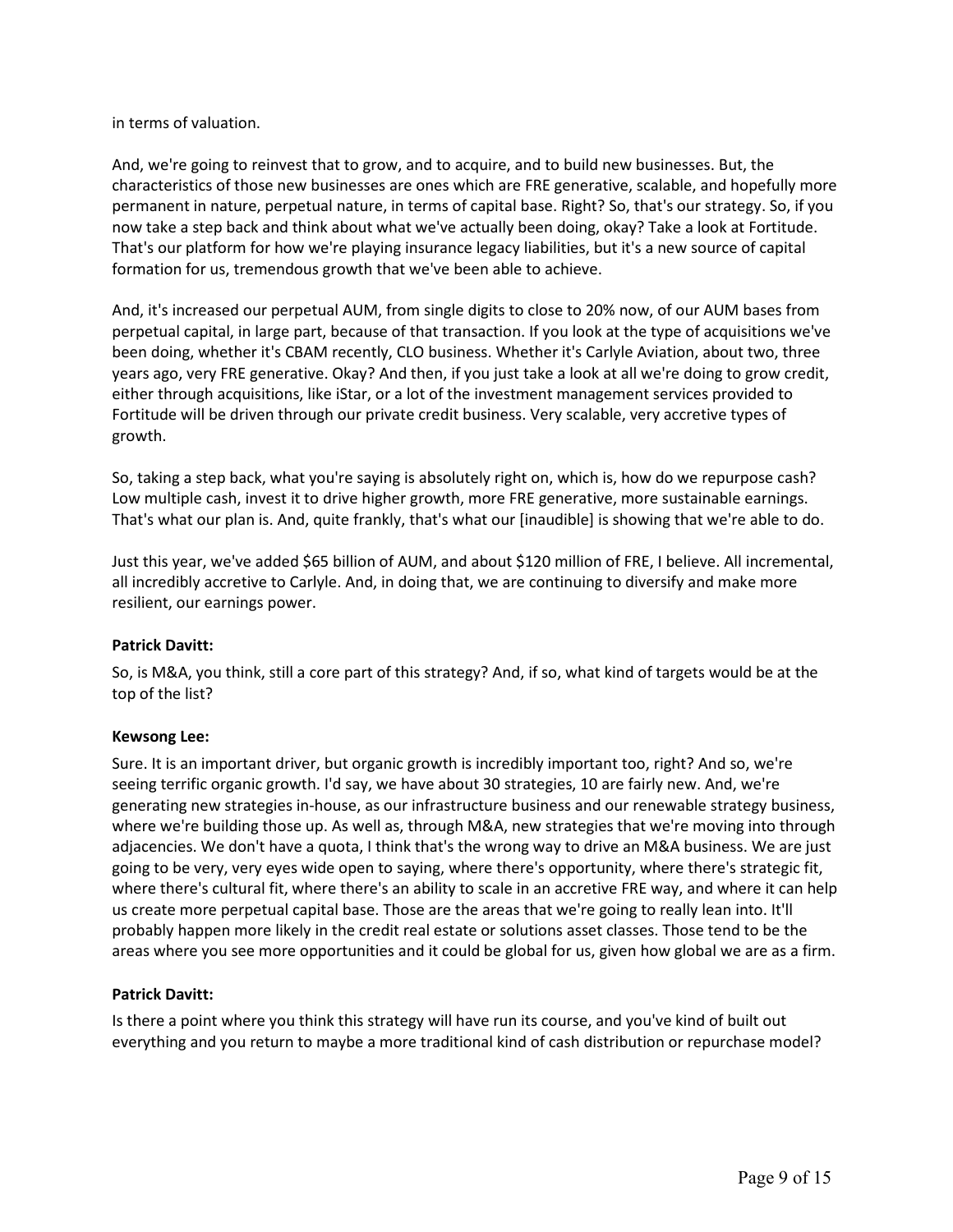### **Kewsong Lee:**

No, I think for the foreseeable future, we can drive more shareholder value building the firm, growing the firm, driving more profitability from the firm. And, that's where my, and our team's focus is, is to reinvest and to deliver for shareholders over the long term, by enhancing our asset base. And again, diversifying it and making it more resilient, but driving more ways for our firm to grow.

### **Patrick Davitt:**

Makes sense. You mentioned Fortitude Re, and I feel like Carlyle has taken a pretty different tack in covering the insurance theme, than most of the other large alts. Could you briefly compare and contrast how you're tackling this opportunity relative to some of the others?

### **Kewsong Lee:**

Sure. So, taking a step back, Fortitude Re is the platform through which we access and extend investment management services into the insurance space. It's got about \$55 billion of AUM, and I think it's very differentiated to your point on three dimensions. First, it's an asset-light approach. Okay? We have about \$500, \$600 million of our own balance sheet in Fortitude, as a minority significant shareholder, but we do not own nor do we want to be in the business of fully owning an insurance company. We're in the investment management business. We're not in the insurance business. So, it's an asset-light model, and I think an asset-light model is the best thing for our shareholders to drive return on capital.

Second, it's a very aligned model. We recently negotiated a strategic advisory agreement with Fortitude, whereby, as Fortitude's surplus holders and policy holders do well, and as Fortitude drives profitability, Carlyle benefits and Carlyle is aligned in that, in the success of Fortitude. So, it's a very aligned arrangement, whereas Fortitude does well, Carlyle's investment management business will do well. And then, finally, it's a diversified platform that Fortitude has. It's not one monoline product where it is consumer-facing and needs to originate a lot of product.

It is across a broad range of products, it's diversified, and we can grow, through not only acquisition, but also reinsurance arrangements. And, Fortitude's got its head on straight in terms of return on surplus and to do what's best for its policyholders, but as Fortitude scales and grows, Carlyle will benefit because it's very aligned and we've done all this in a very asset-light way.

# **Patrick Davitt:**

In that vein, the transaction you mentioned earlier, came with a unique fee arrangement, where it reads like, at least, Carlyle providing more of a strategy and M&A advisory role, than an asset management role. Could you expand on the kind of services you're providing Fortitude? And, to what extent is there an opportunity to kind of expand these kind of services to other insurance?

#### **Kewsong Lee:**

Sure. So, I don't want to get into details that are not public and that are proprietary. But, suffice it to say, it's a comprehensive arrangement that we are providing, both advisory, but also investment management services to Fortitude. So, we're helping Fortitude with its M&A activity, we're helping Fortitude with its portfolio management, we're helping Fortitude with its investment management activities.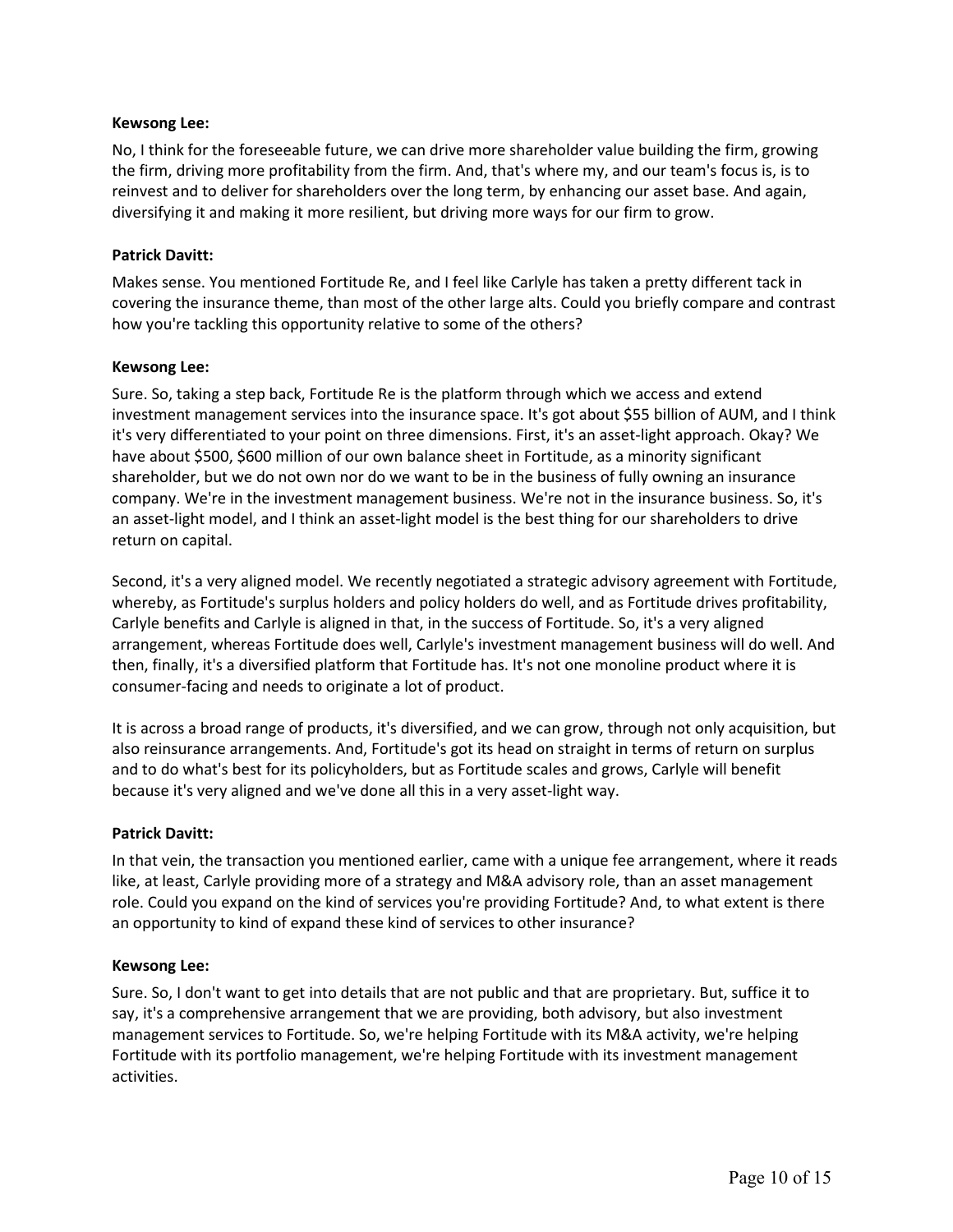And, for that, we have a fee arrangement which enables us to be rewarded as Fortitude is successful. It's incredibly accretive, but it's incredibly aligned and that's what's most important. It's we do well, as Fortitude does well. And, so we're aligned in terms of trying to work together. Again, and I keep mentioning this, in an asset-light way.

# **Patrick Davitt:**

Got it. So, let's sum up everything we've talked about. As you look across all these businesses, what do you see as the biggest drivers of Carlyle's AUM and fee earnings growth in the near term? Longer term? And, given some of the crowd is probably newer to the story, update us on what your major AUM and growth targets are right now.

### **Kewsong Lee:**

Sure, yeah. So, we have about \$375 billion of AUM, today. Okay? By the way, that's \$150 billion of additional AUM than just a few years ago. So, we've made tremendous progress in our growth. But, I think the biggest sources of growth that you're going to be seeing from Carlyle is going to continue to be global credit, where that team has done terrifically well. We continue to be excited about the prospects to build out our platform, both organically and externally in global credit. Second, and well, before I leave that, I mentioned to our shareholders on a call several years back, please give me the patience to allow us to build this strategy out the right way. And, I think it's worked. And so, we're going to use that exact same mindset in our infrastructure business, where we're asking for some patience, we're going to build that out the right way. We've got a lot of tremendous success already, in alternatives and renewables and in our infrastructure funds. But, we are now targeting energy transition, we've brought everything together in one platform.

And, I think, if we're given the patience to build that out the right way, I think that's going to be tremendous organic growth for us, ahead of us. We talked about Fortitude. It can grow through acquisition, it can go through reinsurance and that's a highly scalable platform. We just completed a multi-billion dollar capital raise for Fortitude, which gives it the gun powder to go out and to grow. And, like I said, because of our arrangement with Fortitude, as Fortitude does well, Carlyle will benefit. And then, finally, we should not ever ignore or forget, we have a dominant global private equity franchise. All regions of the world, all major strategies.

And there, it's just going to be much more about maintaining leadership and continuing to do what we do well, which is buying great companies, invest in them, improve them and realize value. And, we're never going to deviate from the fact that we're really good at that business. But, what we are doing, is diversifying and adding to that private equity business with other areas of growth, and I suspect what you're going to see three, four, five years from now, is if you can continue the progress we're making, a continued diversification, continued FRE generative businesses, and scalability, which will enable us to keep driving growth and adding incremental FRE to the bottom line.

# **Patrick Davitt:**

You mentioned the private equity dominance point, and this touches on a question that's on the pigeonhole, but, I feel like a lot of the other large alternative asset managers will probably say the same thing. So, from your perspective, why does an LP choose Carlyle over Blackstone? Over Apollo? Or, is that not how the decision process works? What's the real differentiator between all these firms, that probably all say the same thing if I was sitting up here?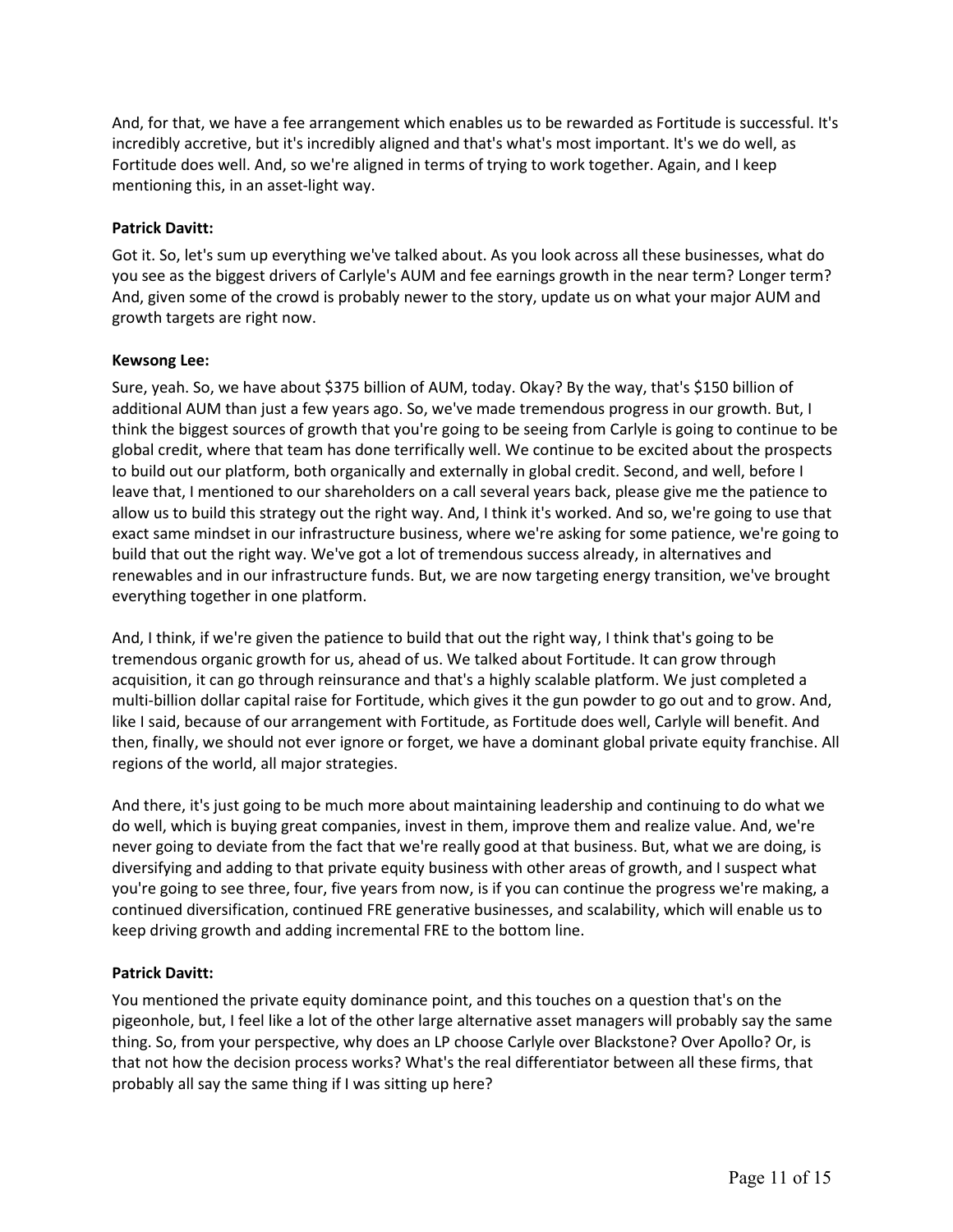### **Kewsong Lee:**

Yeah. Look, we all have different styles, different cultures, different approaches, but if you take a look and think about what sets us apart, we're the most global, we have really time-tested platform capabilities to help us create value at all of our companies, whether it's digital capabilities, supply chain, procurement experts in-house. Whether it's human capital assessment capabilities, whether it's capital market capabilities, all of that stuff we bring globally to work with companies to improve them. And that's what we're known for as we meet entrepreneurs and meet potential folks who want to do business with us.

And finally, we just have a tremendous reputation with our LPs of trust and reliability. We've been at this for over 30 years, through good times and in bad, and we've proven out an ability to drive consistent returns in a responsible way as great corporate citizens, which is very important to our LPs.

And so when you take a step back, I really like our positioning. I like our brand. I love all the initiatives that we've got going. And it's not about one business is better than the other business. It's we've got a great business. We're going to do more with it. But as you can see, we have done a very good job, the team has, of diversifying and setting up new pillars of growth, so our shareholders can benefit.

### **Patrick Davitt:**

Makes sense. On that point, there's a concern in the marketplace that in private equity in particular, it's becoming harder to raise money, given crowded calendars, or the denominator effect at certain LPs. How are you navigating that issue? And is it an issue?

#### **Kewsong Lee:**

Yeah. Listen. No doubt. And I want to be very clear in the private equity segment of fundraising, there is an overcrowding. And in many ways, it's the success of these funds deploying and going back faster than the LPs were planning for, which has created that over a bit of what I would call overcrowding as everything is trying to go through the system.

We're not seeing that in private credit. We're not seeing that in infrastructure. We're not seeing that in other asset classes. So right now it's limited to the private equity fundraising market. But I think we need to take a step back and think not about institutional fundraising. We need to think about capital formation in a much more holistic sense. And it's the capital and the AUM we're adding in from our platforms like Fortitude, right?

It's obviously capital that's going to be raised increasingly in the future from alternative channels like retail. It's new permanent capital vehicles, or open-ended structures that are being conceived every day with respect to the different types of investment strategies that we operate. So, taking a step back, it's not just institutional LP money, which is of course incredibly important. It's what we're very good at and very strong at. But we now have expanded our ability to think about capital and capital formation in a much more holistic sense. And I think that's important, because we need that capital to meet the demands, as I said earlier, on the opportunity set that's expanding. Right? And so to have that capability to go after all forms of capital in a much more broader sense, is going to be very important.

#### **Patrick Davitt:**

Yeah. Makes sense. So retail's a buzzword for a lot of your competitors, and you guys don't bring it up as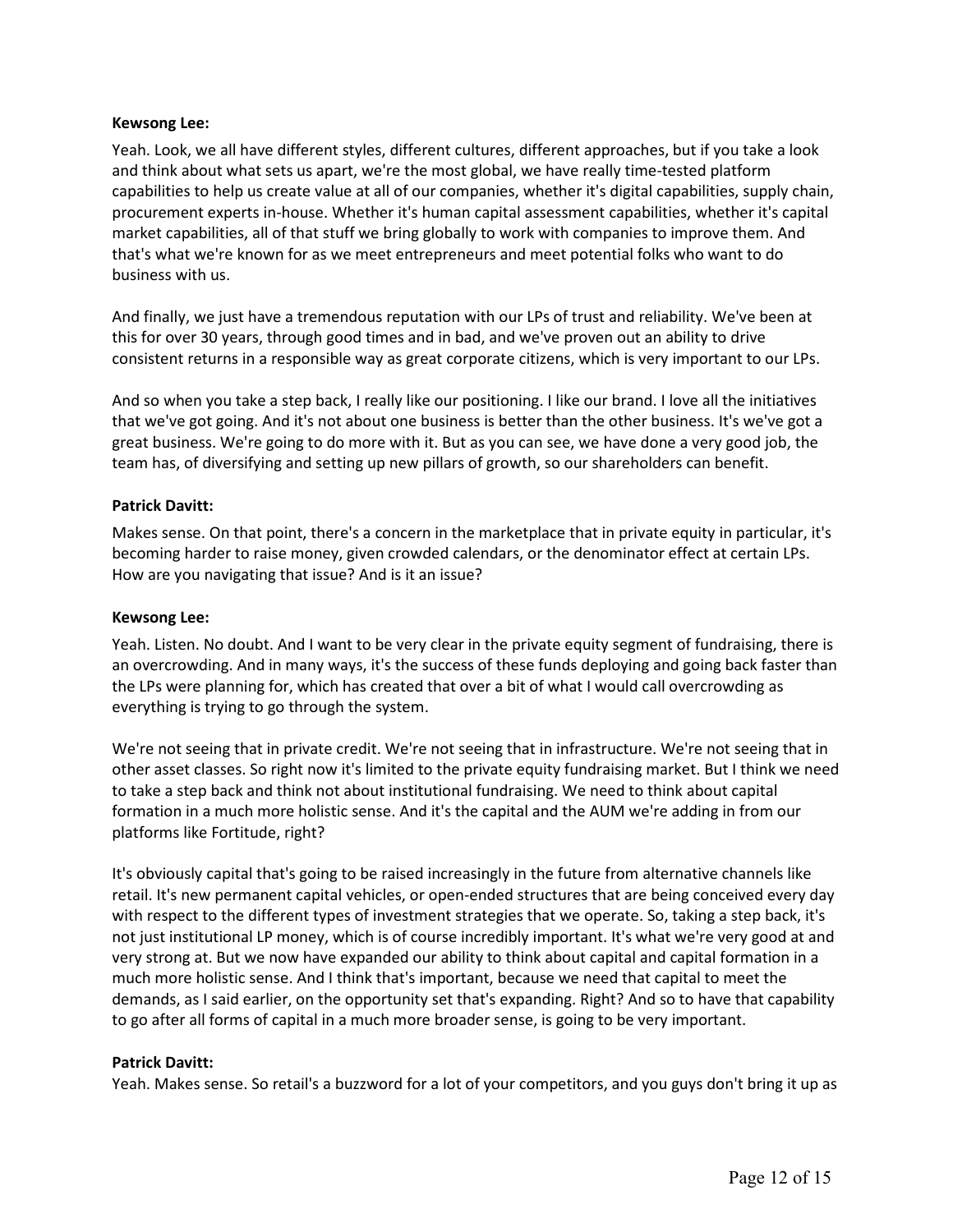much. Do you kind of address why that is, and to what extent you think that could be an important piece of the pie at some point?

### **Kewsong Lee:**

Yeah. Look. Retail, no doubt, huge opportunity. A lot of time intention at Carlyle focused on retail. We have a tremendous brand. We have a lot of things that we probably don't get credit for. We already are raising 10 to 15% of our capital from that channel.

And I think the key for us is going to be focusing on continuing to develop out product that fit well with the retail channel. And for instance, we already have a product called CTAC. It's already generating close to a billion dollars of new AUM a year, and we haven't even put it on the wirehouses yet. That's going to happen later on this year. So we've quietly developed that. We're not making-

### **Patrick Davitt:**

What is the strategy?

# **Kewsong Lee:**

It's a balanced credit strategy for that channel. So a lot of work is going into this. Let me just say, we're going to be very focused about it and we're going to do our work because it's a complicated opportunity set. You have to make sure operationally you're set up the right way. Technology wise, you're set up the right way. It's a different type of market segment, so you have to approach it with a different mindset. All of that is going on right now. We're thinking very hard about how to access huge opportunity, but in the right way.

#### **Patrick Davitt:**

Makes sense. Thanks. Got a couple on the... We touched on this a little bit, but I guess the... It's around fund performance. The 60/40 portfolio's down and credit spreads have gapped. Can you explain how the portfolio continues to increase in value?

#### **Kewsong Lee:**

Sure. Yeah. It's very simple. Look, the valuations are going to be driven by public comps, precedent transactions, and fundamental operating metrics. Right? And yeah, you're seeing multiples on the public side and maybe on the transaction side coming down, but that's being offset right now by the fact that the operating health of our companies continues to improve because of the value creation that we are working on with our management teams.

So I started off this conversation by saying we're still seeing our portfolios growing in operating margins, expanding. If that continues on a fundamental basis, you're creating value. And now the only question is what multiple do you slap on that type of earnings. Right?

And so that's obviously going to be the thing that everyone needs to keep an eye on and we're keeping an eye on. But none of this value creation happens unless it's not fundamentally driven, which is what we pride ourselves on being able to do.

Remember, at Carlyle, in our private equity business, 70 to 80% of our returns are generated through growth and through profitability, not through multiple expansion or leverage. There are only three ways to drive value in private equity. It's you've got to buy low, sell high, which is multiple expansion, all else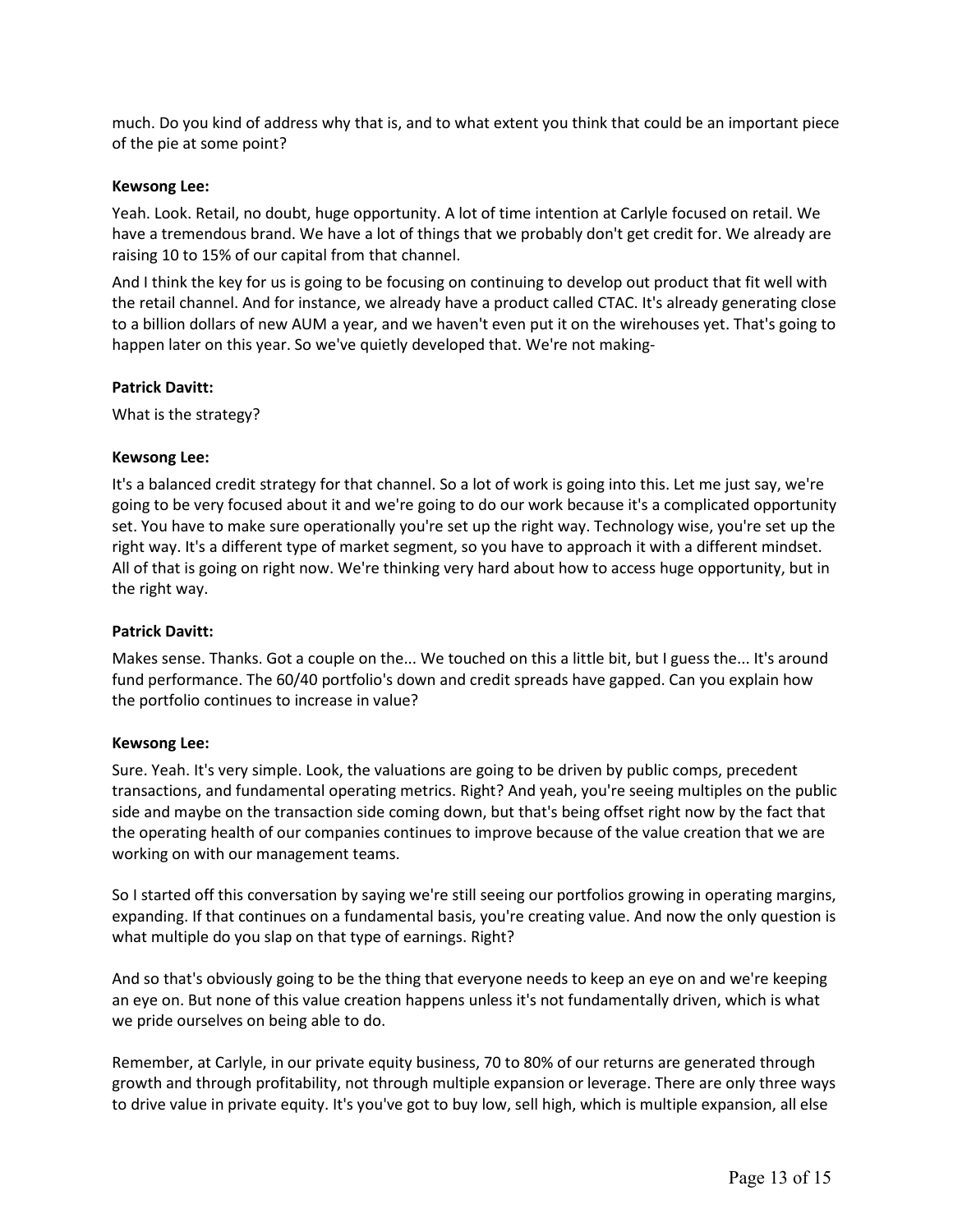equal. You drive through financial leverage, all else equal. Or you've got to create fundamental operational improvements in top line growth at your companies. 70 to 80% of our returns at Carlyle are driven by that third variable.

### **Patrick Davitt:**

Makes sense. Another one in that theme. It sounds like a lot of this view on kind of the portfolio marks and whatnot is predicated on growth holding up and margins holding up. But given how fast the world is moving, is that not a stale way to be thinking about [crosstalk].

### **Kewsong Lee:**

We're not macro. I mean, this is very important to understand. We're long-term investors. We're not macro investors. We are micro investors. We pick companies in industries and management teams. And so when you look at our portfolio, they tend to be in higher growth industries. They tend to be in businesses with moats around them, where you have the ability to control margin. They tend to be in companies with business plans where we have a lot of levers we can pull to drive value. Okay?

And so when you do bottoms up that way, you can now start to see why our portfolio is able to perform. Okay? Now, I want to be really, really careful as I say this in the sense that of course there's uncertainty. Of course there are issues that are occurring as the economy transitions from over the past two years, swing towards goods now back into services and experiences. And of course there are supply chain issues and inflationary pressures with input prices, et cetera. But because we've assembled our portfolio bottoms up, picking companies, picking industries, picking management teams that we think will be well-positioned through the future, where we're actually thinking about, well, what if you have a recession? What if you have multiple contraction? Right?

You can see why we feel pretty good with our eyes wide open about navigating through what lies ahead.

#### **Patrick Davitt:**

Last one from here.

#### **Kewsong Lee:**

Sure.

# **Patrick Davitt:**

I know the answer to this, but I'll let you address it.

#### **Kewsong Lee:**

You should answer for me.

#### **Patrick Davitt:**

Any update on your approach to S&P 500 inclusion? Is there anything else you can do?

#### **Kewsong Lee:**

Yeah. So let's take a step back. We are one share, one boat, one class of common stock. We went directly from a private partnership to a full C status. We didn't go through an intermediate step of a